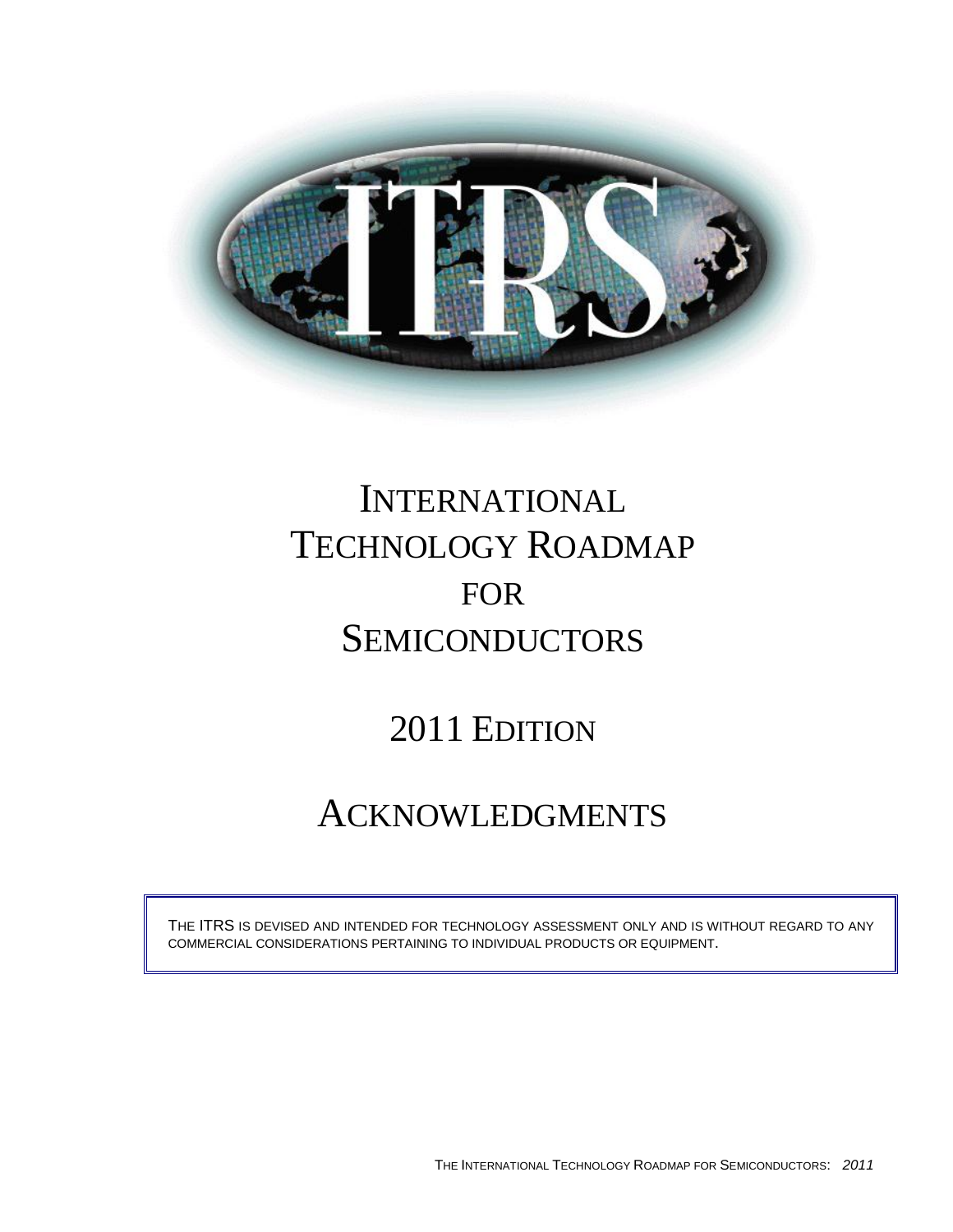The ITRS is Jointly Sponsored by

European Semiconductor Industry **Association** 

Japan Electronics and Information Technology Industries Association

Korea Semiconductor Industry Association

Taiwan Semiconductor Industry **Association** 

Semiconductor Industry Association

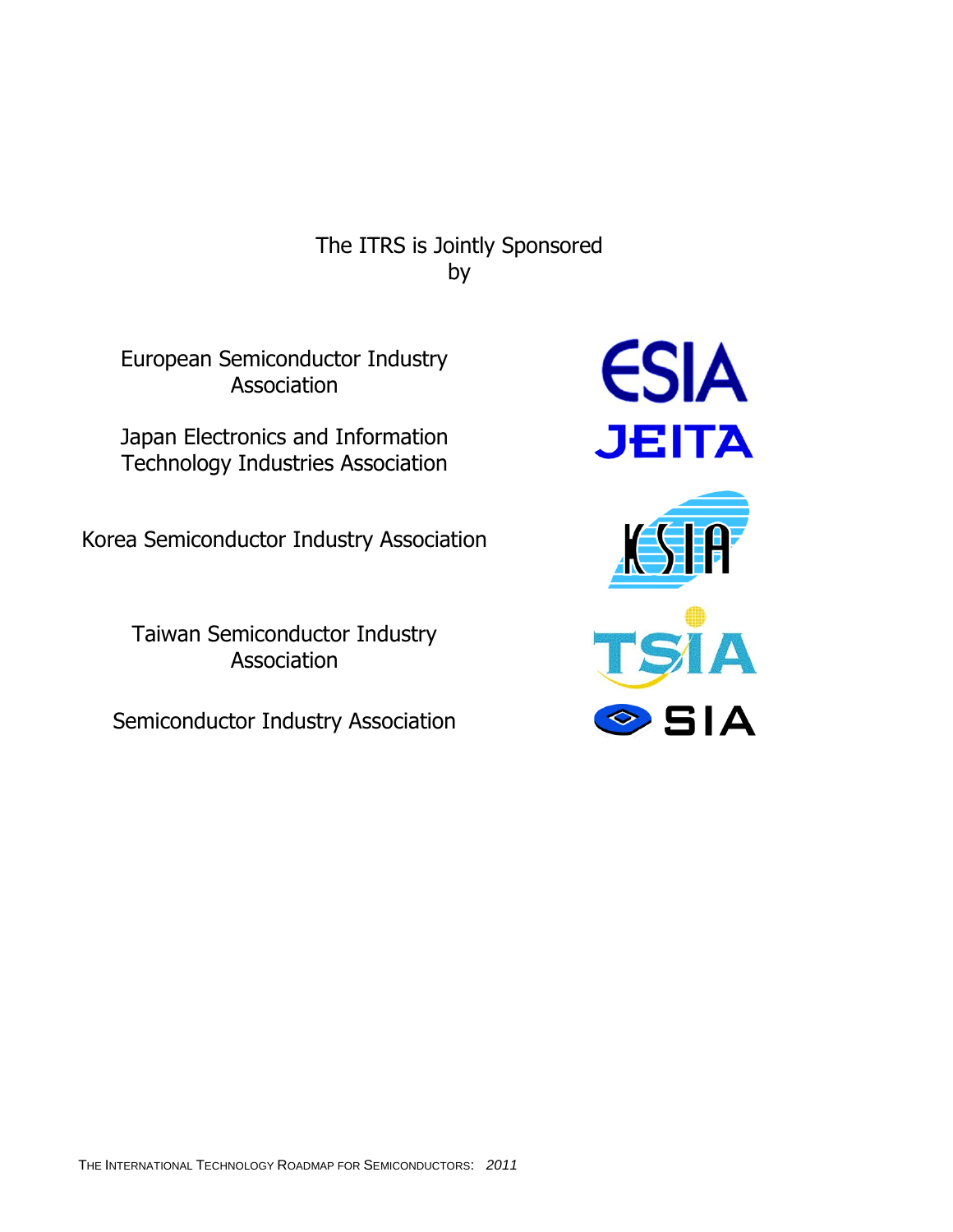### ACKNOWLEDGMENTS

INTERNATIONAL ROADMAP COMMITTEE

*Europe—*Patrick Cogez, Mart Graef, Bert Huizing, Reinhard Mahnkopf

*Japan—*Hidemi Ishiuchi, Junji Shindo

*Korea—*Siyoung Choi, JaeSung Roh,

*Taiwan—*Carlos H. Diaz, Burn Lin

*U.S.A.—*Bob Doering, Paolo Gargini, Ian Steff

### TECHNOLOGY WORKING GROUP KEY CONTRIBUTORS

*2011 Cross TWG Study Group (Technology Pacing)*—Alan Allan, Sitaram Arkalgud, Dave Armstrong, Joel Barnett, Roger Barth, Herb Bennett, Bill Bottoms, Juan-antonio Carballo, Chris Case, David Chan, Bill Chen, Alain Diebold, Bob Doering, Denny Fandel, Paul Feeney, Mike Gaitan, Mike Garner, Christina Hacker, Dan Herr, Jim Hutchby, Hirofumi Inoue, Raj Jammy, Scott Jones/ICKnowledge, Andrew Kahng, Leo Kenny, Larry Larson, Marcus Lentz, Mike Lercel, Rich Liu, Jurgen Lorenz, Ichiro Matsuo, Andreas Neuber, Kwok Ng, Andreas Nutsch, Dilip Patel, Jack Pekarik, Lothar Pfitzner, Gopal Rao, Mike Rodgers, Thomas Skotnicki, Hitoshi Wakabayashi, Linda Wilson, Osamu [Sam] Yamazaki, Victor Zhirnov, Paul Zimmerman

*2011 Cross TWG Study Group (More than Moore)*—Herbert Bennett, Bill Bottoms, Michel Brillouët, Juan-Antonio Carballo, Patrick Cogez, Michael Gaitan, Mart Graef, Bert Huizing, Andrew Kahng, Reinhard Mahnkopf, Jack Pekarik

*System Drivers and Design*—Yoshimi Asada, Kenji Asai, Valeria Bertacco, Colin Bill, Ralf Brederlow, Yu Cao, Juan-Antonio Carballo, John Darringer, Wolfgang Ecker, Dale Edwards, Eric Flamand, Paul Franzon, Tamotsu Hiwatashi, Masaharu Imai, Kwangok Jeong, Bill Joyner, Andrew Kahng, Masaru Kakimoto, Jong Ho Kang, Victor Kravets, Frederic Lalanne, Jingwei Lu, Vinod Malhotra, Masami Matsuzaki, Alfonso Maurelli, Nikil Mehta, Katsutoshi Nakayama, Sani Nassif, Nobuto Ono, Ralf Pferdmenges, Shishpal Rawat, Wolfgang Rosenstiel, Toshitada Saito, Jean-Pierre Schoellkopf, Gary Smith, Peter Van Staa, Leon Stok, Mikio Sumitani, Masahisa Tashiro, Hiroki Tomoshige, Tadao Toyoda, Shireesh Verma, Maarten Vertregt, Alfred Wong, David Yeh, Hak-soo Yu

*Test and Test Equipment*—Andrew Aagaard, Debbora Ahlgren, Rob Aitken, Ken-ichi Anzou, Dave Armstrong, Roberta Bailey Roberts, Roger Barth, John Bearden, Brady Benware, Sounil Biswas, Shawn Blanton, Ken Butler, Yi Cai, Wendy Chen, Calvin Cheung, Khushru Chhor, Steve Comen, Dennis Conti, Zoe Conroy, Peter Crabbe, Robert Daasch, Ted Eaton, Stefan Eichenberger, Bill Eklow, Francois-Fabien Ferhani, Shawn Fetterolf, Anne Gattiker, Rama Gudavalli, Kazumi Hatayama, Hirokazu Hirayama, Jeong Ho Cho, Hisao Horibe, Hiroki Ikeda, Shoji Iwasaki, Hongshin Jun, Rohit Kapur, Masahiro Kanase, Brion Keller, Takuya Kobayashi, Gibum Koo, Greg Labonte, Ken Lanier, Lenny Leon, Rien Looijen, Michio Maekawa, Amit Majumdar, Nilajan Mukherjee, Prasad Mantri, Peter Maxwell, Anne Meixner, Peter Muhmentahler, Taku Murakami, Takeshi Nagasaka, Masaaki Namba, Phil Nigh, Akitoshi Nishimura, Hermann Obermeir, Peter O'Neill, Jeyoung Park, Mike Peng Li, Frank Poehl, Chris Portelli-Hale, Bill Price, Joe Reynick, Brad Robbins, Paul Roddy, Mike Rodgers, Yasuo Sato, Taylor Scanlon, Rene Segers, Steven Slupsky, Satoru Takeda, Ken Taoka, Steve Tilden, Hirofumi Tsuboshita, Kees Visser, Jody Van Horn, Erik Volkerink, Adam Wright, Yervant Zorian

*Process Integration, Devices, and Structures*—Yasushi Akasaka, Dimitri Antoniadis, Gennadi Bersuker, Azeez Bhavnagarwala, Frederic Boeuf, Joe Brewer, Alex Burenkov, Seon Yong Cha , ChorngPing Chang, Kin (Charles) Cheung, Ted Dellin, Kristin DeMeyer, Carlos Diaz, Bill Gallagher, Yasushi Gohou, Christopher Henderson, Toshiro Hiramoto, Digh Hisamoto, Atsushi Hori, Hsing-Hui Hsu, Jim Hutchby, Jiro Ida, Hirofumi Inoue, Kunihiko Iwamoro, Moon-Young Jeong, Gyoyoung Jin, Malgorzata Jurczak, Naoki Kasai, Shrikanth Krishnan, Fred Kuper, Hajime Kurata, Chung Lam, Robert Lander, Rich Liu, Witek Maszara, Ichiro Matsuo, Tohru Mogami, Kwok Ng, Tak Ning, Masaaki Niwa, Tony Oates, Hidekazu Oda, Jongwoo Park, Thierry Poiroux, Kirk Prall, Thomas Schulz, Kentaro Shibahara, James Stathis, Toshihiro Sugii, Shinichi Takagi, Kaneyoshi Takeshita, Tetsu Tanaka, Cheng-tzung Tsai, Wilman Tsai, Hitoshi Wakabayashi, Philip Wong, Yanzhong Xu, Geoffrey Yeap, Makoro Yoshimi, Scott Yu, Peter Zeitzoff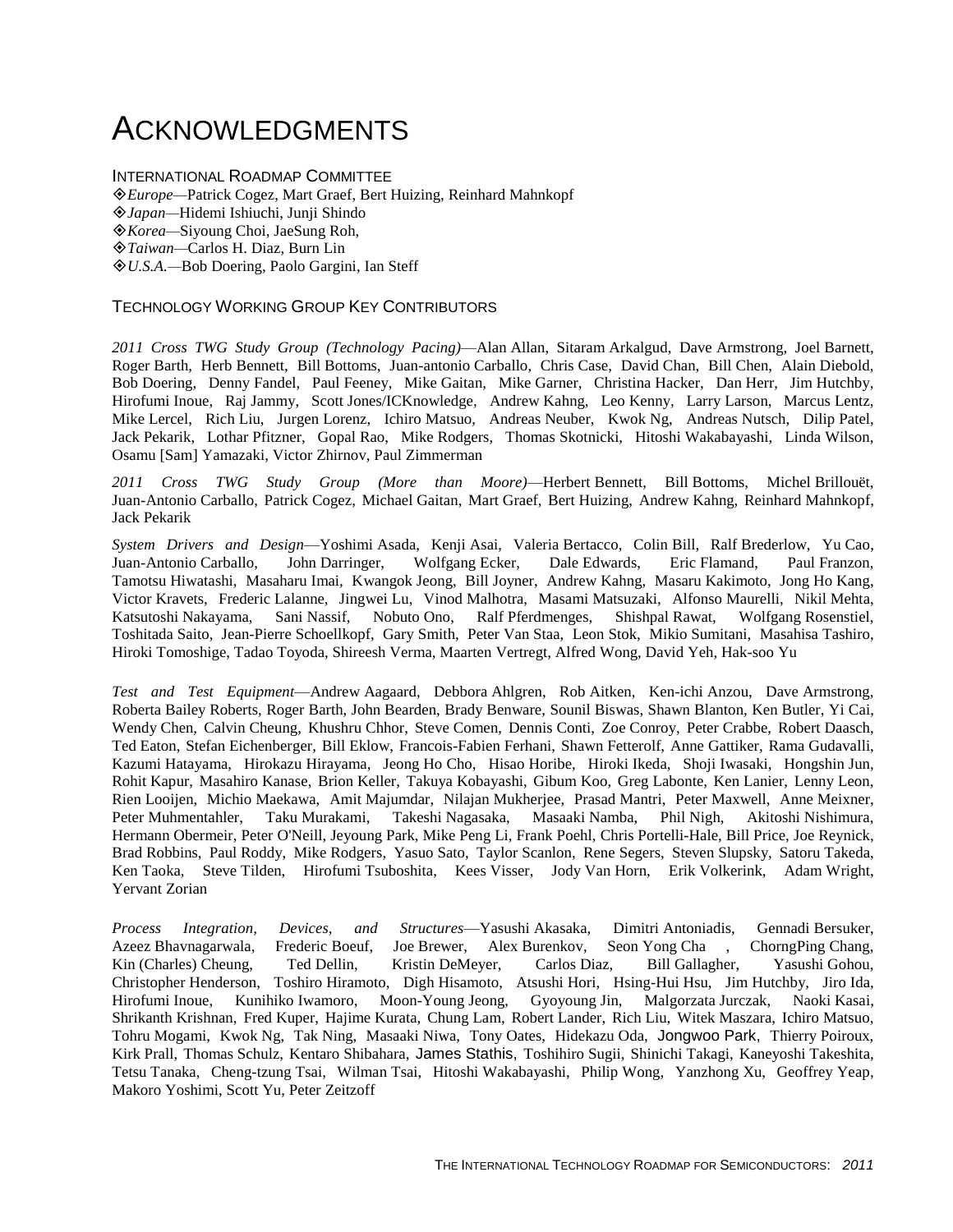*Radio Frequency and Analog/Mixed-signal Technologies* —Jack Pekarik, Herbert Bennett, Carsten Ahrens, Kamel Benaissa, Bobby Brar, Pascal Chevalier, David Chow, Steve Cosentino, Julio Costa, Mattias Dahlstrom, Emerson Fang, Natalie Feilchenfeld, Toshiro Futatsugi, Brian Gerson, Evgeni Gousev, Yoshihiro Hayashi, Digh Hisamoto, Anthony Immorlica Jr., Snezana Jenei, Jay John, Alex Kalnitsky, Tom Kazior, Taffy Kingscott, Ginkou Ma, Jan-Erik Mueller, Wibo van Noort, Hansu Oh, Tatsuya Ohguro, Douglas Pattullo, Ed Preisler, Jean-Olivier Plouchart, Sam Shichijo, Kaneyoshi Takeshita, Sorin Voinigescu, Albert Wang, Dawn Wang, Geoffrey Yeap, David Yeh, Ian Young, Peter Zampardi, Jiangkai Zuo

*Microelectromechanical Systems (MEMS)—*Chris Apanius, Raji Baskaran, Herbert Bennett, Shawn Blanton, Raffaella Borzi, Bill Bottoms, Steve Breit, Michel Brillouet, Scott Bryant, Kevin Chau, Wendy Chen, Edward Chiu, Asif Chowdhury, Mark Crockett, Robert De Nuccio, Ingrid De Wolf, Don DeVoe, Stephane Donnay, Wei-Leun Fang, Koji Fukumoto, Michael Gaitan, Brian Gerson, Steve Greathouse, Raj Gupta, Buzz Hardy, Dave Howard, Brian Jamieson, Snezana Jenei, Rakesh Kumar, Ron Lawes, Chengkuo Lee, Karen Lightman, Jianmin Miao, Takashi Mihara, Veljko Milanovic, Josh Molho, Arthur Morris, Jim Mrvos, Yasutaka Nakashiba, Goro Nakatani, Fumihiko Nakazawa, Fabio Pasolini, Jack Pekarik, Dimitrios Peroulis, Gilles Poupon, Sacha Revel, Chuck Richardson, John Rychcik, Patric Salomon, Dominique Schinabeck, Jim Spall, Tony Stamper, Jae Sung Yoon, Monica Takacs, Tetsu Tanaka, Steve Tilden, Henne van Heeren, Chris van Hoof, Fabrice Verjus, Steve Walsh, Marcie Weinstein, Juergen Wolf, Xiaoming Wu, Hiroshi Yamada

*Emerging Research Devices*—Hiro Akinaga, Tetsuya Asai, Yuji Awano, George Bourianoff, Michel Brillouet, John Carruthers, Ralph Cavin, Chorn-Ping Chang, An Chen, U-In Chung, Byung Jin Cho, Sung Woong Chung, Luigi Colombo, Shamik Das, Simon Deleonibus, Bob Doering, Tetsuo Endoh, Bob Fontana, Paul Franzon, Akira Fujiwara, Mike Garner, Dan Hammerstrom, Tsuyoshi Hasegawa, Shigenori Hayashi, Dan Herr, Mutsuo Hidaka, Toshiro Hiramoto, Jim Hutchby, Adrian Ionescu, Kiyoshi Kawabata, Seiichiro Kawamura, Suhwan Kim, Hyoungjoon Kim, Atsuhiro Kinoshita, Dae-Hong Ko, Hiroshi Kotaki, Franz Kreupl, Mark Kryder, Zoran Krivokapic, Kee-Won Kwon, Jong-Ho Lee, Lou Lome, Matthew Marinella, Hiroshi Mizuta, Kwok Ng, Dmitri Nikonov, Kei Noda, Ferdinand Peper, Yaw Obeng, Yutaka Ohno, Dave Roberts, Shintaro Sato, Barry Schechtman, Sadas Shankar, Kaushal Singh, Takahiro Shinada, Masayuki Shirane, Satoshi Sugahara, Shin-ichi Takagi, Ken Uchida, Thomas Vogelsang, Yasuo Wada, Rainer Waser, Jeff Welser, Frans Widershoven, Philip Wong, Dirk Wouters, Kojiro Yagami, David Yeh, In-Seok Yeo, Hiroaki Yoda, In-K Yoo, Victor Zhimov

*Emerging Research Materials*—Hiro Akinaga, Jesus de Alamo, Dimitri Antoniadis, Nobuo Aoi, Masakazu Aono, Koyu Asai, Asen Asenov, Yuji Awano, David Awschalom, Rama Ayothi, Kaustav Banerjee, Chris Bencher, Agnès Barthélémy, Daniel-Camille Bensahel, Kris Bertness, Stacey Bent, Mikael Björk, August Bosse, Bill Bottoms, George Bourianoff, Rod Bowman, Alex Bratkovski, Robert Bristol, Ahmed Busnaina, Jeff Calvert, John Carruthers, Bernie Capraro, Chris Case, David Chan, An Chen, Eugene Chen, Zhihong Chen, Joy, Cheng, Toyohiro Chikyow, Byung Jin Cho, U-In Chung, Jonathan Coleman, Luigi Colombo, Johann Coraux, Hongjie Dai, Ralph Dammel, Juan DePablo, Anton Devilliers, Thibaut Devolder, B. Dieny, Jean Dijon, Athanasios Dimoulas, Catherine Dubourdieu, John Ekerdt, Tetsuo Endoh, James Engstrom, Thomas Ernst, Michael Flatte, Glenn Fredrickson, Gregory Fuchs, Satoshi Fujimura, C. Michael Garner, Emmanuel Giannelis, Niti Goel, Michael Goldstein, Suresh Golwalkar, Guido Groeseneken, Roel Gronheid, Wilfried Haensch, Cliff Henderson, Daniel Herr, Hiro Hibino, Marc Hillmyer, Bill Hinsberg, Toshiro Hiramoto, Judy Hoyt, Greg Hughes, Jim Hutchby, Harold Hwang, Hyunsang Hwang, K. Inoue, Takamasa Ishigaki, Saori Ishizu, Nobuyuki Ishiwata, Yoshio Ishiwata, Kohei Ito, Taisuke Iwai, Ajey Jacob, Raj Jami, David Jamieson, Ali Javey, James Jewett, Berry Jonker, Xavier Joyeux, Yeon Sik Jung, Ted Kamins, Zia Karim, Takashi Kariya, Masashi Kawaski, Leo Kenny, Richard Klein, Philip Kim, Sang Ouk Kim, Takashi Kariya, Takashi Kariya, Masashi Kawaski, Leo Kenny, Richard Klein, Philip Kim,<br>Michael Kozicki, Mark Kryder, Roger Lake, Steve Lange, Sean King, Atsuhiro Kinoshita, Roger Lake, Steve Lange, Sean King, Atsuhiro Kinoshita, Gabriel Kotliar, Victor Krivokapic, Mark Kryder, Yi-Sha Ku, Hiroshi Kumigashira**,** Nabil Laachi, Jang Ein Lee, Yi Jun Lee, Harry Levinson, Chenhsin Lien, Liew Yun Fook, Lloyd Litt, Scott List, Chi Chun Liu, Wei-Chung Lo, Louis Lome, Gerry Lucovsky, Mark Lundstrom, Yale Ma, Allan MacDonald, Blanka Magyari-Kope, Prashant Majhi, Arun Majumdar, Francois Martin, Lane Martin, Witek Maszara, Jennifer McKenna, Fumihiro Matsukura, Nobuyuki Matsuzawa, Claudia Mewes, Dan Millward, Yoshiyuki Miyamoto, Stephane Monfray, Andrea Morello, Mick Morris, Azad Naeemi, Boris Naydenov, C Gomez-Navarro, Paul Nealey, Kwok Ng, Fumiyuki Nihey, Mizuhisa Nihey, Yoshio Nishi, Kei Noda, Yaw Obeng, Chris Ober, Katsumi Ohmori, Yutaka Ohno, Laurent Pain, Ray Pearson, Jeff Peterson, Er-Xuan Ping, Alexei Preobrajenski, Victor Pushparaj, Ganapati Ramanath, Ramamoorthy Ramesh, Nachiket Raravikar, Ben Rathsack, Curt Richter, Heike Riel, Dave Roberts, Sven Rogge, Jae Sung Roh, Ricardo Ruiz, Thomas Russell, Tadashi Sakai,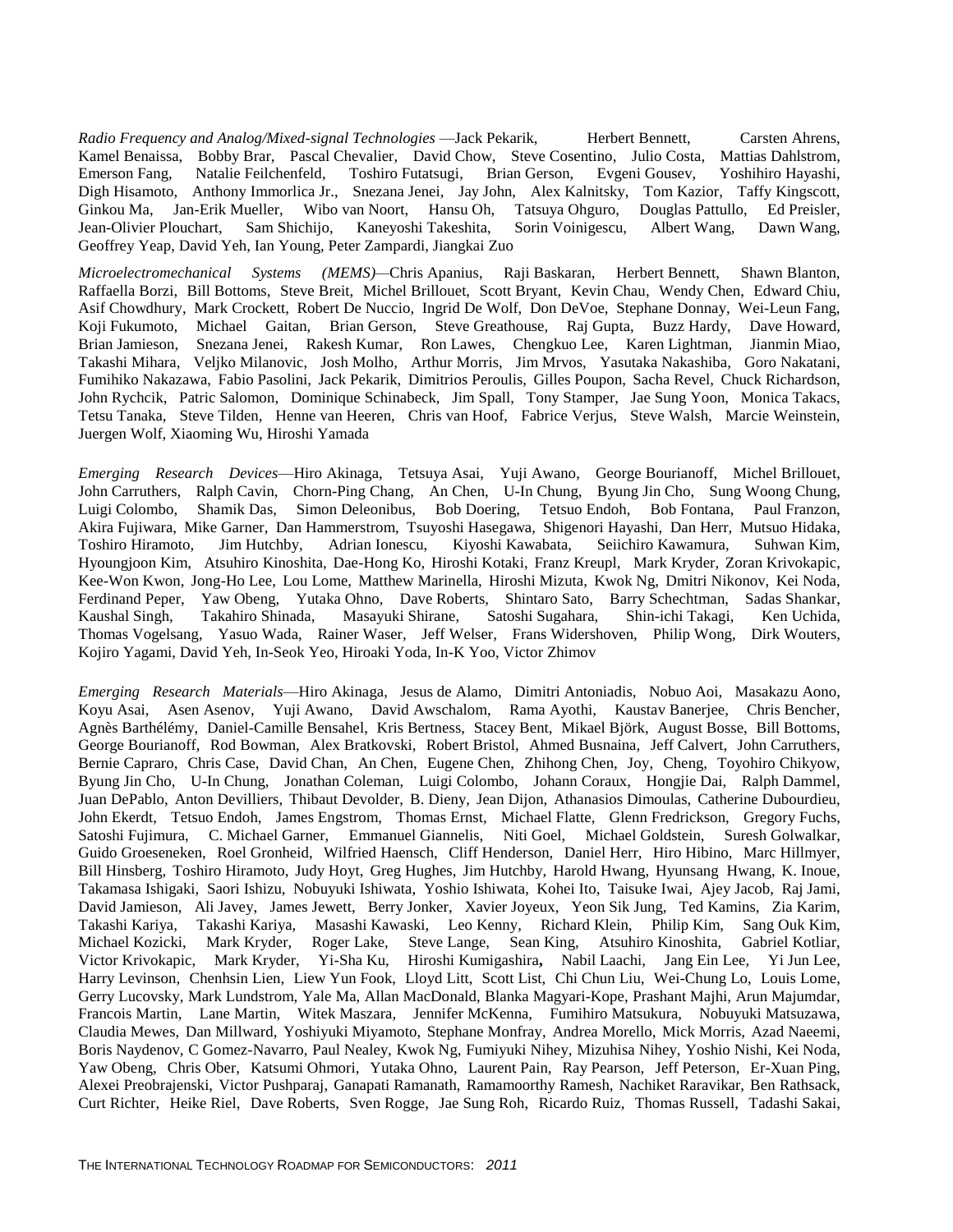Gurtej Sandhu, Krishna Saraswat, Hideyuki Sasaki, Mitusru Sato, Shintaro Sato, Barry Schechtman, Thomas Schenkel, Jan Seidel, Mizuki Sekiya, Sadasivan Shankar, Matthew Shaw, Takahiro Shinada, Michelle Simmons, K. Singer, Kaushal K. Singh, Jon Slaughter, Mark Slezak, Bruce Smith, Tom Smith, Mark Somervell, Mark Stiles, Tsung-Tsan Su, Maki Suemitsu, Naoyuki Sugiyama, Chun-Yung Sung, Raja Swaminathan, Michiharu Tabe, Hidenori Takagi, Shin-ichi Takagi, Koki Tamura, Shinji Tarutani, Raluca Tiron, Yoshihiro Todokoro, Yasuhide Tomioka, Peter Trefonas, Ming-Jinn Tsai, Wilman Tsai, Vincent Tung, King Tu, Mark Tuominen, Ken Uchida, Marc Ulrich, Philippe Vereecken,<br>Yasuo Wada, Viiav Wakharkar, Kang Wang, Weie Wang, Zhong Lin Wang, Rainer Waser, Jeff Welser, Yasuo Wada, Vijay Wakharkar, Kang Wang, Weie Wang, Zhong Lin Wang, Rainer Waser, Jeff Welser, Lars-Erik Wernersson, Andrew Whittaker, Grant Willson, C.P. Wong, H.S. Philip Wong, Dirk Wouters, Wen-Li Wu, Hiroshi Yamaguchi, Toru Yamaguchi, Chin-Tien Yang, Kenji Yoshimoto, Yi-Sha Yu, SC Zhang, Yuegang Zhang, Jiro Yugami, Victor Zhirnov, Paul Zimmerman, Chuck Zmanda

*Front End Processes*—Mauro Alessandri, Luis Aparicio, Aksey Sehgal, Souvik Banerjee, Joel Barnett, Twan Bearda, Meridith Beebe, Steve Benner, Ivan (Skip) Berry, Chris Borst, John Boyd; Ian Brown, Arifin Budihardio, Murray Bullis, Mayank T. Bulsara, Jeff Butterbaugh, George K. Celler, Luke Chang, Victor Chia, Phil Clark, Lee Cook, Jeffrey Cross, Adrien Danel, Suman Datta, Carlos H. Diaz, Roxanne Dulas, Paul Feeney, Graham Fisher, Mike Fury, Glenn Gale, Yehiel Gotkis, Mike Goldstein, Christina Gottschalk, Aomar Halimaoui, Qingyuan Han, Dick Hockett, Andrew Hoff, Yoshimasa Horii, Greg Hughes, William Hughes, Dick James; Raj Jammy, Andreas Kadavanich, Ravi Kanjolia, Bruce Kellerman, Deoksin Kil, Hyungsup Kim, Simon Kirk, Brian Kirkpatrick, Hiroshi Kitajima, Martin Knotter, Daniel Koos, Hwasung Kyunggi-Do, Larry Larson, Jeff Lauerhaas, Yannick Le Tiec, Kuntack Lee, Jooh Yun Lee, Tom Lii, Hong Lin, Prashant Majhi, Tom McKenna, Kevin McLaughlin, Paul Mertens, Katsuhiko Miki, Ichiro Mizushima, Mansour Monipour, Paul Morgan, Brian Murphy, Anthony Muscat, Sadao Nakajima, Yasuo Nara, Masaaki Niwa, Toshihide Ohgata, Hiroshi Oji, Jin-Goo Park, Friedrich Passek, Eric Persson, Darryl Peters, Gerd Pfeiffer, Jagdish Prasad, Srini Raghavan, Maud Rao, Rick Reidy, Karen Reinhardt, Hwa-sung Rhee, Rob Rhoades, Marcello Riva, Jae-Sung Roh, Akira Sakai, Archita Sengupta, YugYun Shin, James Shen, Wolfgang Sievert, Chris Sparks, Robert Standley, Sing-Pin Tay, Bob Turkot, Allan Upham, Steven Verhaverbeke, Rita Voss, Hitoshi Wakabayashi, Mike Walden, Masaharu Watanabe, Han Xu

*Lithography*—Miyake Akira, Chris Bencher, Markus Bender, David Chan, Yao Ching Ku, Will Conley, Nigel Farrar, Ted Fedynyshyn, Heiko Feldmann, Emily Gallagher, Reiner Garreis, Cesar Garza, Bob Gleason, Frank Goodwin, Roel Gronheid, Naoya Hayashi, Dan Herr, Iwao Higashikawa, George KC Huang, Greg Hughes, Sean Huh, Yoshiaki Ikuta, Rik Jonckheere, David Kyser, Michael Lercel, Harry Levinson, Ted Liang, Changmoon Lim, Lloyd Litt, Pawitter Mangat, Greg McIntye, Toshio Nakajima, Patrick Naulleau, Hirayanagi Noriyuki, Masahiko Okumura, Kazuya Ota, Eric Panning, Moshe Preil, Abbas Rastegar, Doug Resnick, Bryan Rice, Morty Rothschild, Tsutomu Shoki, Keith Standiford, Seong Sue Kim, Serge Tedesco, Tsuneo Terasawa, Walt Trybula, Takayuki Uchiyama, Mauro Vasconi, Phil Ware, John Wiesner, Grant Willson, Obert Wood, Stefan Wurm, Tetsuo Yamaguchi, Tony Yen, John Zimmerman

*Interconnect*—Nobuo Aoi, Sitaram Arkalgud, Lucile Arnaud, Koji Ban, Hans-Joachim Barth, Eric Beyne, Boyan Boyanov, Christopher Case, Chung-Liang Chang, Hsien-Wei Chen, Wen-Chih Chiou, Gilheyun Choi, Jinn-P. Chu, Mike Corbett, Alexis Farcy, Paul Feeney, Takashi Hayakawa, Cheng-Chieh Hsieh, Masayoshi Imai, Atsunobu Isobayashi, Raymond Jao, Shin-Puu Jeng, Ajey Joshi, Morihiro Kada, Sibum Kim, Nobuyoshi Kobayashi, Mauro Kobrinsky, Kaushik Kumar, Nohjung Kwak, Hyeon Deok Lee, Scott List, Anderson Liu, Didier Louis, Toshiro Maekawa, David Maloney, Akira Matsumoto, Azad Naeemi, Mehul Naik, Tomoji Nakamura, Yuichi Nakao, Akira Ouchi, Roger Quon, Rick Reidy, Scott Pozder, Larry Smith, Mark Scannell, Hideki Shibata, Michele Stucchi, Weng Hong Teh, Zsolt Tokei, Thomas Toms, Manabu Tsujimura, Kazuyoshi Ueno, Osamu Yamazaki, Paul Zimmerman

*Factory Integration*—Daniel Babbs, Al Chasey, Gino Crispieri, Peter Csatary, Mike Czerniak, Dave Eggleston, Dave Eggleston, Terry Francis, Mike Garner, Astrid Gettel, Parris Hawkins, Silke Hermanns, Dan Herr, Scott Jones, Akira Kashimoto, Leo Kenny, Shige Kobayashi, Les Marshall, Kristy McDonald , Reiner Missale, Mike Mocella, Julian Montoya, James Moyne, Andreas Neuber, Richard Oechsner, Gopal Rao, Daniel Stevens

*Assembly and Packaging*—Sai Ankireddi, Bernd Appelt, Thomas Baer, Muhannad S. Bakir, Aouvik Banarjee, Hans-Joachim Barth, Rozalia Beica, Steve Bezuk, W. R. Bottoms, Bill Burdick, Yi-jen Chan, Carl Chen, William Chen, Sonjin Cho, Yulkyo Chung, Bob Chylak, Horst Clauberg, Mark De Samber, Krishor Desai, Dan Evans, Bradford Factor, Tatsuhiro Fujiki, Michel Garnier, Steve Greathouse, Tom Gregorich, Richard Grzybowski, George Harman, Tomoo Hayashi, Willem Hoving, Mike Hung, John Hunt, T. S. Hwang, Taejoo Hwang, Kazuyuki Imamura, Dan Kilper, Mitchitaka Kimura, Shoji Kitamura, Tzu-Kun Ku, Choon Heung Lee, Ricky S W Lee, Rong-Shen Lee, Woong Sun Lee., Russell Lewis, Sebastian Liau, Weichung Lo, Debendra Mallik, Kaneto Matsushita, Lei Mercado, Stan Mihelcic,